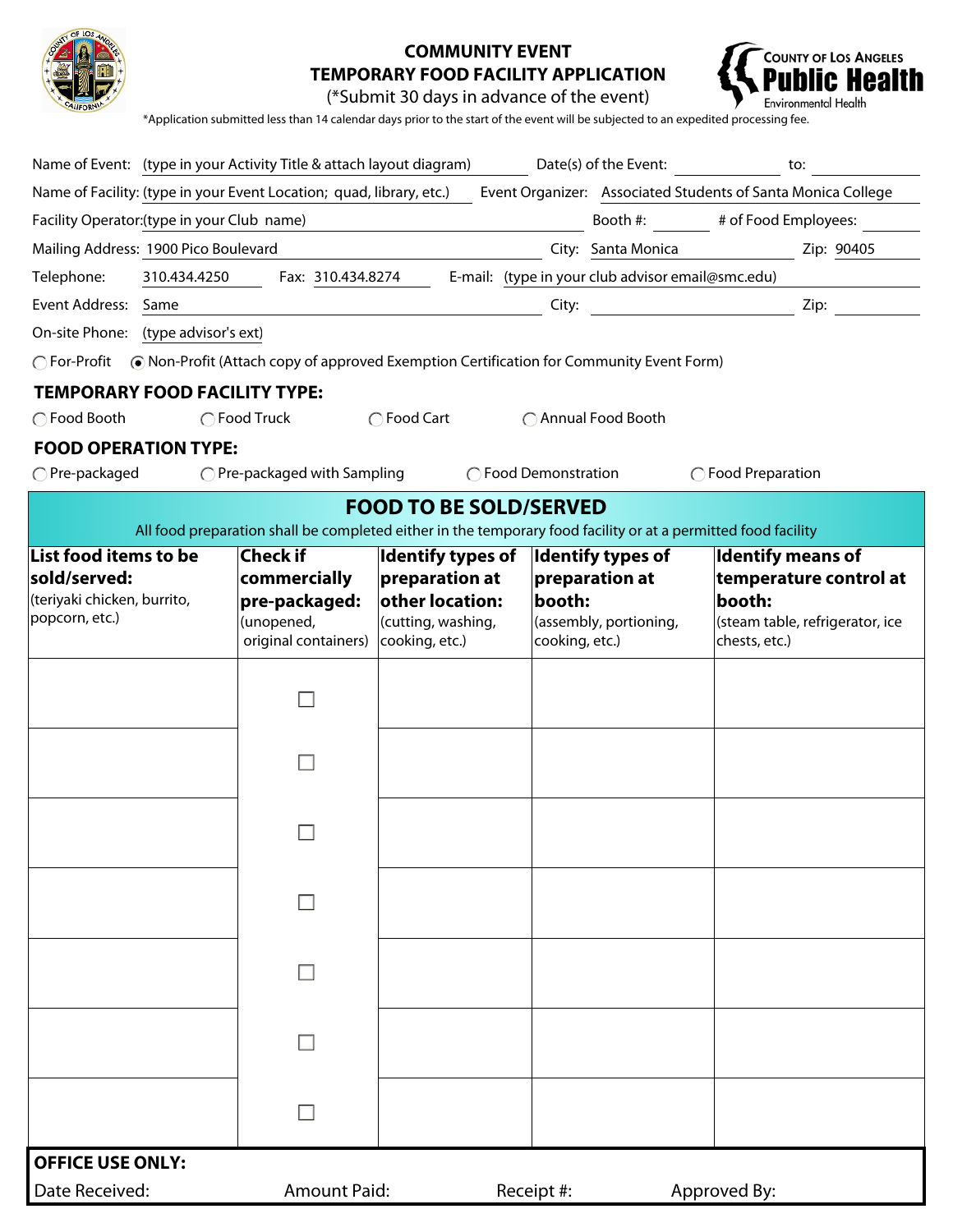| <b>FOOD PREPARATION AT OTHER LOCATION</b><br>All food preparation must be completed either in the approved temporary facility or at a permitted food facility. Identify any facility where<br>advanced preparation will take place. An agreement form must be submitted for food preparation at a permitted food facility. |                                                                                |                                                                                                                        |                               |  |  |  |  |  |
|----------------------------------------------------------------------------------------------------------------------------------------------------------------------------------------------------------------------------------------------------------------------------------------------------------------------------|--------------------------------------------------------------------------------|------------------------------------------------------------------------------------------------------------------------|-------------------------------|--|--|--|--|--|
| Name of Facility: (type in Restaurant / Store Name - one page per rest./store; attach addt'l. pgs. if needed) Permit #:                                                                                                                                                                                                    |                                                                                |                                                                                                                        |                               |  |  |  |  |  |
|                                                                                                                                                                                                                                                                                                                            | Address of Facility: (type in restaurant / store location - complete address)  |                                                                                                                        |                               |  |  |  |  |  |
|                                                                                                                                                                                                                                                                                                                            | Method of food temperature control used during transportation:                 |                                                                                                                        |                               |  |  |  |  |  |
|                                                                                                                                                                                                                                                                                                                            | (type in how the food will be packaged to transport to your event location)    |                                                                                                                        |                               |  |  |  |  |  |
|                                                                                                                                                                                                                                                                                                                            |                                                                                |                                                                                                                        |                               |  |  |  |  |  |
| <b>HOT/COLD HOLDING EQUIPMENT</b><br>Identify methods of maintaining food hot or cold during hours of operation.                                                                                                                                                                                                           |                                                                                |                                                                                                                        |                               |  |  |  |  |  |
| Cold Holding:                                                                                                                                                                                                                                                                                                              | <b>Mechanical Refrigerator</b>                                                 | Ice Chest                                                                                                              | Cold Table                    |  |  |  |  |  |
|                                                                                                                                                                                                                                                                                                                            | Other (Specify):                                                               |                                                                                                                        |                               |  |  |  |  |  |
|                                                                                                                                                                                                                                                                                                                            | Steam Table                                                                    | <b>Chafing Dishes</b>                                                                                                  | <b>Electric Soup Warmer</b>   |  |  |  |  |  |
| Hot Holding:                                                                                                                                                                                                                                                                                                               | <b>Hot Holding Cabinet</b>                                                     | Hot Dog Roller Grill                                                                                                   | Electric Rice Cooker/warmer   |  |  |  |  |  |
|                                                                                                                                                                                                                                                                                                                            | Other (Specify):                                                               |                                                                                                                        |                               |  |  |  |  |  |
| At the end of the operating day, all potentially hazardous foods that are held at 45°F shall be destroyed.<br>At the end of the operating day, all potentially hazardous foods held at or above 135°F shall be destroyed.                                                                                                  |                                                                                |                                                                                                                        |                               |  |  |  |  |  |
|                                                                                                                                                                                                                                                                                                                            |                                                                                | <b>EQUIPMENT/UTENSILS USED</b>                                                                                         |                               |  |  |  |  |  |
|                                                                                                                                                                                                                                                                                                                            |                                                                                | Will multi-use kitchen utensils (knives, scoops, spatulas, bowls, etc.) be used inside the booth for food preparation? | $\bigcap$ No<br>$\bigcap$ Yes |  |  |  |  |  |
|                                                                                                                                                                                                                                                                                                                            |                                                                                | Identify all <b>equipment</b> that will be used in food preparation at the food booth:                                 |                               |  |  |  |  |  |
| <b>Barbecue Grill</b><br>Range Burner<br>Charbroiler<br>Mixer<br>Blender<br>Deep Fryer<br>Griddle                                                                                                                                                                                                                          |                                                                                |                                                                                                                        |                               |  |  |  |  |  |
| Other (Specify):                                                                                                                                                                                                                                                                                                           |                                                                                |                                                                                                                        |                               |  |  |  |  |  |
|                                                                                                                                                                                                                                                                                                                            | Identify all utensils that will be used in food preparation at the food booth: |                                                                                                                        |                               |  |  |  |  |  |
|                                                                                                                                                                                                                                                                                                                            |                                                                                |                                                                                                                        |                               |  |  |  |  |  |
|                                                                                                                                                                                                                                                                                                                            |                                                                                |                                                                                                                        |                               |  |  |  |  |  |
|                                                                                                                                                                                                                                                                                                                            |                                                                                |                                                                                                                        |                               |  |  |  |  |  |
|                                                                                                                                                                                                                                                                                                                            |                                                                                |                                                                                                                        |                               |  |  |  |  |  |
|                                                                                                                                                                                                                                                                                                                            |                                                                                | Multi-use eating and drinking utensils are prohibited (plates, glassware, etc.)                                        |                               |  |  |  |  |  |
| <b>FOOD PROTECTION</b><br>Identify methods of protecting foods from customer contamination.                                                                                                                                                                                                                                |                                                                                |                                                                                                                        |                               |  |  |  |  |  |
| Only pre-packaged food or bottled drink<br>Sneeze Guards                                                                                                                                                                                                                                                                   |                                                                                |                                                                                                                        |                               |  |  |  |  |  |
| Hinged chafing dishes<br>Prepared and stored away from the customers                                                                                                                                                                                                                                                       |                                                                                |                                                                                                                        |                               |  |  |  |  |  |
|                                                                                                                                                                                                                                                                                                                            | Other (Specify):                                                               |                                                                                                                        |                               |  |  |  |  |  |
| <b>FOOD BOOTH CONSTRUCTION</b>                                                                                                                                                                                                                                                                                             |                                                                                |                                                                                                                        |                               |  |  |  |  |  |
| Food preparation booths must be constructed with 4 sides, a washable floor and overhead protection.<br>Pre-packaged food booths require a washable floor and overhead protection.                                                                                                                                          |                                                                                |                                                                                                                        |                               |  |  |  |  |  |
| Floor Material: Asphalt / Cement<br>Wall Material: Canopy Material (canopy sides included w/canopy)                                                                                                                                                                                                                        |                                                                                |                                                                                                                        |                               |  |  |  |  |  |
| Ceiling Material: Canopy Material<br>Size of Pass Through Window: 6'x3' (above front covered table)                                                                                                                                                                                                                        |                                                                                |                                                                                                                        |                               |  |  |  |  |  |